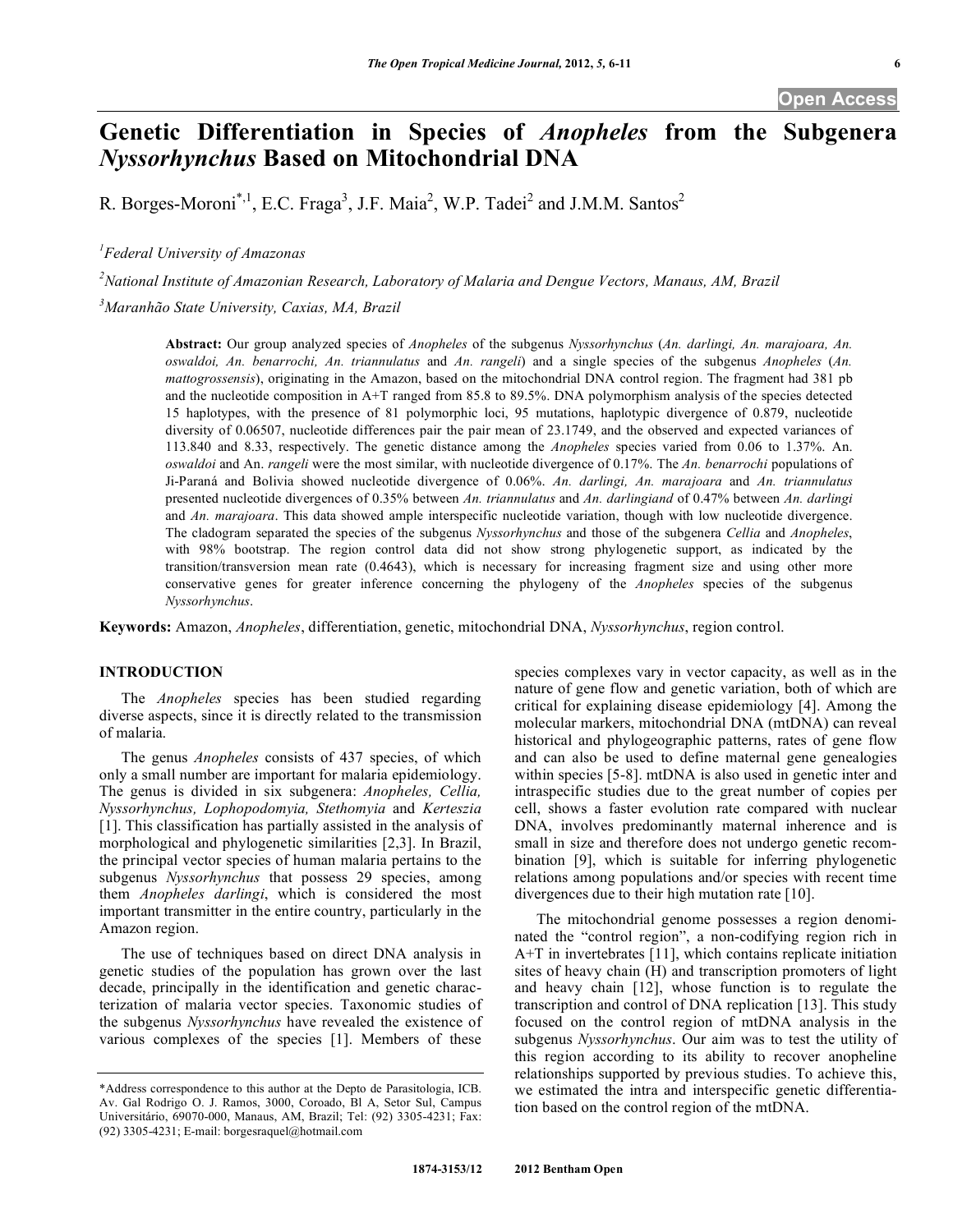### **MATERIALS AND METHODOLOGY**

### **Mosquito Collection**

Our group studied 30 individual for each species of *Anopheles* from different Amazonian localities (Table **1**). Females were captured in the field and brought to the INPA Laboratory of Malaria Vectors in Manaus and housed individually for oviposition. Following oviposition, the females, eggs and fourth stage larvae were identified as previously described [14].

**Table 1. Taxa and Collection Sites of the Seven** *Anopheles* **Species Pertaining to the** *Nyssorhynchus* **and** *Anopheles* **Subgenera of the Amazon Region. RO: Rondônia, AP: Amapá, AM: Amazonas**

| Subgenera     | <b>Species</b>     | <b>Collection Sites</b>              |  |  |  |
|---------------|--------------------|--------------------------------------|--|--|--|
| Nyssorhynchus | An. oswaldoi       | Ji Paraná-RO                         |  |  |  |
|               | An. marajoara      | Macapá-AP                            |  |  |  |
|               | An triannulatus    | Pacoval-AP                           |  |  |  |
|               | An. benarrochi     | Guavará Mirim-Bolívia e Ji Paraná-RO |  |  |  |
|               | An. rangeli        | Ji Paraná-RO                         |  |  |  |
|               | An. darlingi       | Timbozinho-AM                        |  |  |  |
| Anopheles     | An. matogrossensis | Janauari-AM                          |  |  |  |

### **Molecular Analyzes**

Genomic DNA was extracted individually from 4<sup>th</sup>-instar larvae, as previously described [15]. The methodology used in the maintenance of the eggs until adulthood was described by Santos *et al.* [16]. The primer sequences (forward and reverse) used according to a previously described method [17]. Another internal primer was designed  $(5 - CTA GAA)$ TAA AAT AAT ATT  $AA - 3$ )' according to the program described by Xia and Xie [18]. The amplification was programmed for 30 cycles (25s at  $94^{\circ}$ C, 1 min at 50 to 60 $^{\circ}$ C and 1 min 10s at  $72^{\circ}$ C). Subsequently, polymerase chain reaction (PCR) products were checked on 1% agarose gel electrophoresis stained with ethidium bromide and analyzed under UV light. The PCR products were purified using the protocol developed by Sanger *et al.* [19]. The control region sequences of mtDNA of *An. gambiae* and *An. quadrimaculatus* were taken from the GenBank, under access numbers NC 002084 and Ue5793, representing the external group, along with sequences of *An. mattogrossensis* obtained in this study.

### **Statistical Analyses**

DNA sequences were aligned and nucleotide composition was calculated using ClustalW [20], included in the Bioedit [21]. The DAMBE program [18] was used to verify the presence of saturations, PAUP version 4.0b10 [22] for verifying the phylogenetic signal and Modeltest version 3.06 [23] was used to select the nucleotide substitution model. The significance of the grouping was estimated by bootstrap analysis [24]. To estimate the phylogenetic relations among the sequenced fragments of the species, we used maximum parsimony, maximum likelihood, minimum evolution and

### **RESULTS**

Of the 210 sequences, we selected 42 due to the quality of the amplification, six sequences for each species. The analysis of the sequences showed 292 conserved sites of which 63 were informative for parsimony and 26 variables.

In the DNA polymorphism analysis of the species, 15 haplotypes were detected from among the 40 sequences obtained, with the presence of 81 polymorphic loci, 95 mutations, haplotypic divergence of 0.879, nucleotide diversity of 0.06507, nucleotide differences pair the pair mean of 23.1749, and observed and expected variances of 113.840 and 8.33, respectively.

The nucleotide composition of the control region showed 48.4% of adenine (A), 40.2% of thymine (T), 7.9% of cytosine (C) and 3.9% of guanine (G) (Table **2**). This table shows the most elevated percentages of adenine and thymine basis in all the species analyzed (88.6%). The highest percentage of adenine was detected in *An. marajoara*, while the lowest was observed in *An. mattogrossensis.* In relation to the thymine base, the highest percentage was verified in *An. darlingi.* For cytosine and thymine, the most elevated values were observed in *An. mattogrossensis*.

**Table 2. Nucleotide Composition and Haplotypes of the Control Region of the Mitochondrial DNA of** *Anopheles* **Populations of the Subgenera** *Nyssorhynchus* **and** *Anopheles* **(A = Adenine, T =**  $t$ **imine,**  $C = C$ ytosine,  $G =$  **Guanine**).  $B =$  **Bolivia**, **JP = Ji Paraná/Rondônia. + species from GenBank**

| Populations                  |      | C   | A        | G   | <b>Haplotypes</b> |
|------------------------------|------|-----|----------|-----|-------------------|
| An (Nys.) oswaldoi           | 40.1 | 8.0 | 48.4     | 3.5 | $H1*$             |
| An. (Nys.) darlingi          | 41.2 | 7.5 | 48.2     | 3.0 | $H2$ to $H4*$     |
| An. (Nys.) marajoara         | 39.0 | 8.3 | 49.5     | 3.2 | $H5*$             |
| An. (Nys.) rangeli           | 40.9 | 7.2 | 48.4 3.5 |     | $H6$ to $H9*$     |
| An. $(Nys.)$ triannulatus    | 41.1 | 7.5 | 48.4     | 3.0 | $H10$ and $H11*$  |
| An. (Nys.) benarrochi (B)    | 40.2 | 7.5 | 48.8     | 3.5 | $H12$ and $H13*$  |
| An. (Nys.) benarrochi (JP)   |      | 7.5 | 48.1     | 3.5 | $H14*$            |
| An. (Ano.) mattogrossensis   |      | 9.4 | 47.6     | 4.8 | $H15*$            |
| Mean of populations studied  |      | 7.9 | 48.4     | 3.9 |                   |
| An. (Cel.) gambiae+          | 39.1 | 7.8 | 50.3     | 2.9 | $H16$ and $H17*$  |
| An. (Ano.) quadrimaculatus + | 40.2 | 7.7 | 48.7     | 3.4 |                   |

\* The sequence of these haplotypes is indicated in Figure 1, which refers to the alignment of nucleotide sequences.

Table **3** shows the genetic divergence values observed among the haplotypes analyzed. The nucleotide divergence varied from 0.6 to 44.2%, with the shortest distance between *An. rangeli* and *An. oswaldoi* ( $D = 0.025\%$ ) and the longest between *An. marajoara* and *An. gambiae* (D = 0.442%). The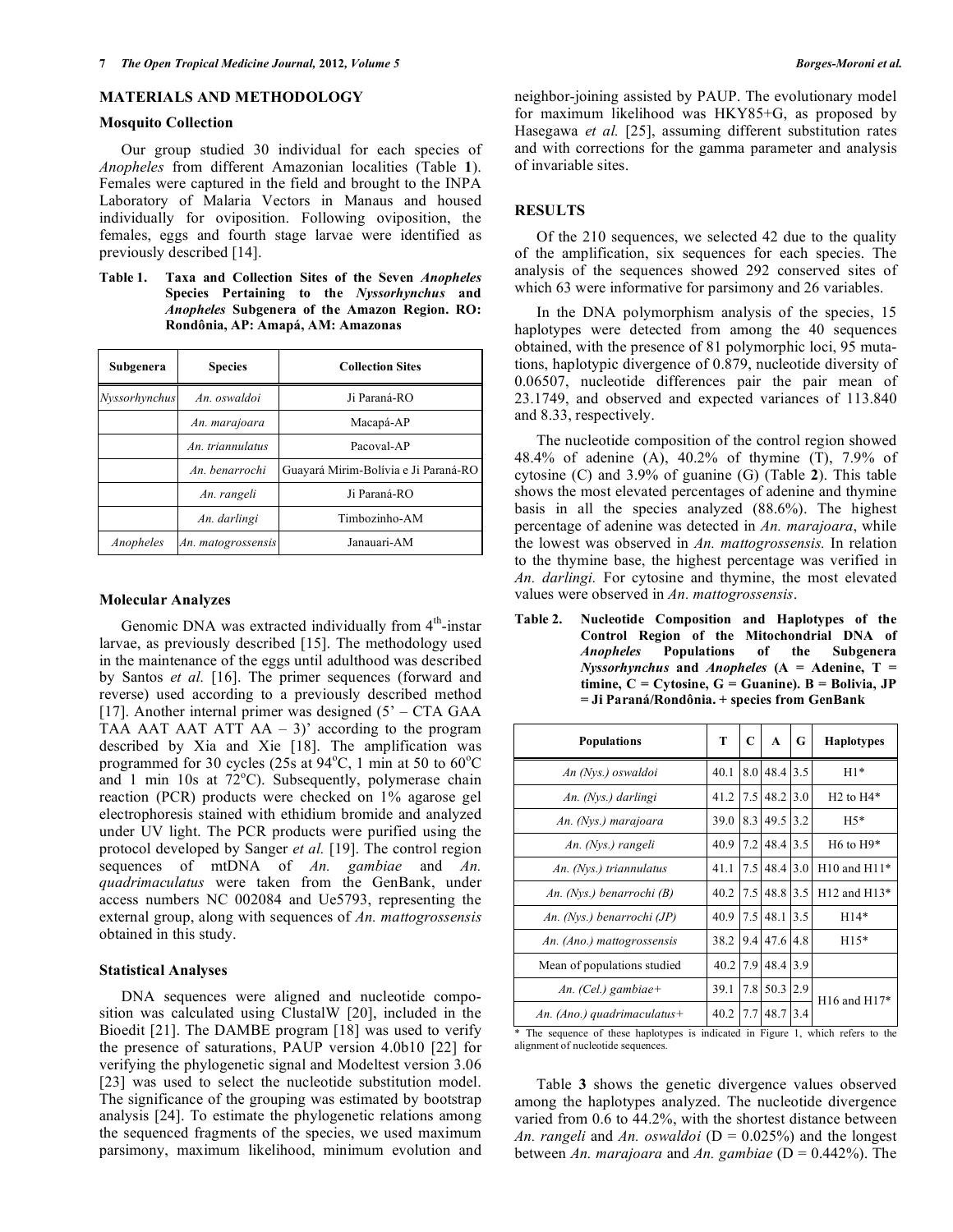### Table 3. Matrix of Distances for the 381 pb of the Mitochondrial DNA Control Region Fragment, According to the Model HKY85+G

1- *An. oswaldoi* H1

- 2- *An. darlingi* H2 0.086
- 3- *An. darlingi* H3 0.080 0.003
- 4- *An. darlingi* H4 0.086 0.006 0.003
- 5- *An. albitarsis* H5 0.064 0.100 0.093 0.100
- 6- *An. rangeli* H6 0.028 0.082 0.076 0.082 0.053
- 7- *An. rangeli* H7 0.025 0.076 0.070 0.076 0.048 0.003
- 8- *An. rangeli* H8 0.028 0.080 0.075 0.080 0.052 0.003 0.003
- 9- *An. rangeli* H9 0.035 0.100 0.093 0.100 0.068 0.012 0.012 0.009
- 10- *An. triannulatus* H10 0.157 0.115 0.108 0.115 0.133 0.128 0.120 0.126 0.151
- 11- *An. triannulatus* H11 0.149 0.108 0.101 0.108 0.125 0.136 0.128 0.134 0.161 0.003
- 12- *An. benarrochi/*Bo H12 0.052 0.103 0.097 0.103 0.078 0.044 0.040 0.043 0.058 0.116 0.108
- 13- *An. benarrochi/*Bo H13 0.052 0.111 0.104 0.111 0.067 0.044 0.040 0.044 0.058 0.102 0.095 0.003
- 14- *An. benarrochi/*JI H14 0.062 0.103 0.096 0.103 0.078 0.053 0.049 0.053 0.068 0.116 0.108 0.006 0.009
- 15- *An. matogrossensis* H15 0.387 0.308 0.292 0.307 0.308 0.350 0.333 0.345 0.389 0.343 0.327 0.302 0.319 0.302
- 16- *An. gambiae* H16 0.259 0.357 0.340 0.357 0.235 0.272 0.258 0.268 0.314 0.442 0.421 0.286 0.288 0.317 0.519
- 17- *An. quadrimaculatus* H17 0.279 0.346 0.329 0.346 0.253 0.279 0.265 0.274 0.321 0.419 0.399 0.230 0.244 0.255 0.326 0.186

interpopulational nucleotide divergence observed within *An. benarrochi* was 0.06%. When compared with the nucleotide distance among the subgenera *Nyssorhynchus*, *Anopheles* and *Cellia*, the longest distance verified was between *An. gambiae* and *An. mattogrossensis* (D = 0.5l9) and the shortest between *An. quadrimaculatus* and *An. gambiae* (D = 0.186). The topologies produced by these phylogenetic methods were similar, indicating that there was an unresolved polytomous for the clade referring to the populations of *An. benarrochi* of Ji-Paraná and Bolivia; *An. oswaldoi* and *An. rangeli* and of *An. marajoara* and *An. darlingi*. However, the clade within the subgenus *Nyssorhynchus* is still formed with low bootstrap values. As expected, the separation of *Nyssorhynchus* and *Anopheles* shows robust support, indicated by the bootstrap value (Fig. **1**).

The topology of the consensus tree (50% majority rule) by the consistency index parameters  $(CI = 0.7771)$ , length in number of steps ( $L = 167$ ) and the retention index ( $RI =$ 0167). The heuristic search indicated by the *branch-andbound* manner, using equal weights for all nucleotide substitutions and including the repeated indels, generates three MP trees with 167 steps. The maximum parsimony analysis showed a separation of the subgenera *Nyssorhynchus* and *Anopheles* with moderate to strong support (≥80%). In the subgenus *Nyssorhynchus,* the populations of *An. benarrochi* of Ji-Paraná and Bolivia were separated with strong support (94%). *An. darlingi* and *An. triannulatus* were grouped in the same clade; however, this relationship was not well supported (56%) (Fig. **1A**).

The cladogram obtained by the grouping method of neighbors (Fig. **1B**), using matrixes of genetic distance calculated by the Kimura model - 2 - parameters, shows that in general tree topology, the populations were allocated in three clades: the first, was made up of *An. oswaldoi* and *An. rangeli*, the second, by populations of *An. benarrochi* and the third by *An. triannulatus* and *An. darlingi*. The generated topology also showed the separation of the subgenus *Nyssorhynchus* in relation to the subgenera *Anopheles* and *Cellia* with 66% bootstrap.

The cladogram obtained by the maximum likelihood (Fig. **1C**) showed, in the general tree typology, that the populations of *An. benarrochi* were also separated by 52% bootstrap support, as well as the separation of subgenus *Nyssorhynchus*, in relation to subgenera *Cellia* and *Anopheles*. The topology generated by the Minimum Evolution method showed that populations of *An. benarrochi* were separated by 66% bootstrap. *An. darlingi* and *An. triannulatus* formed a clade with 54% bootstrap and *An. rangeli* and *An. oswaldoi* formed a clade with 64% bootstrap. The separation of *Nyssorhynchus* from the other subgenera *Cellia* and *Anopheles* was 66% (Fig. **1D**).

### **DISCUSSION**

The control region has been used in evolutionary studies due to its evolution rate, which varies among lineages [6, 26]. In insects, mutations occur involving nucleotide substi-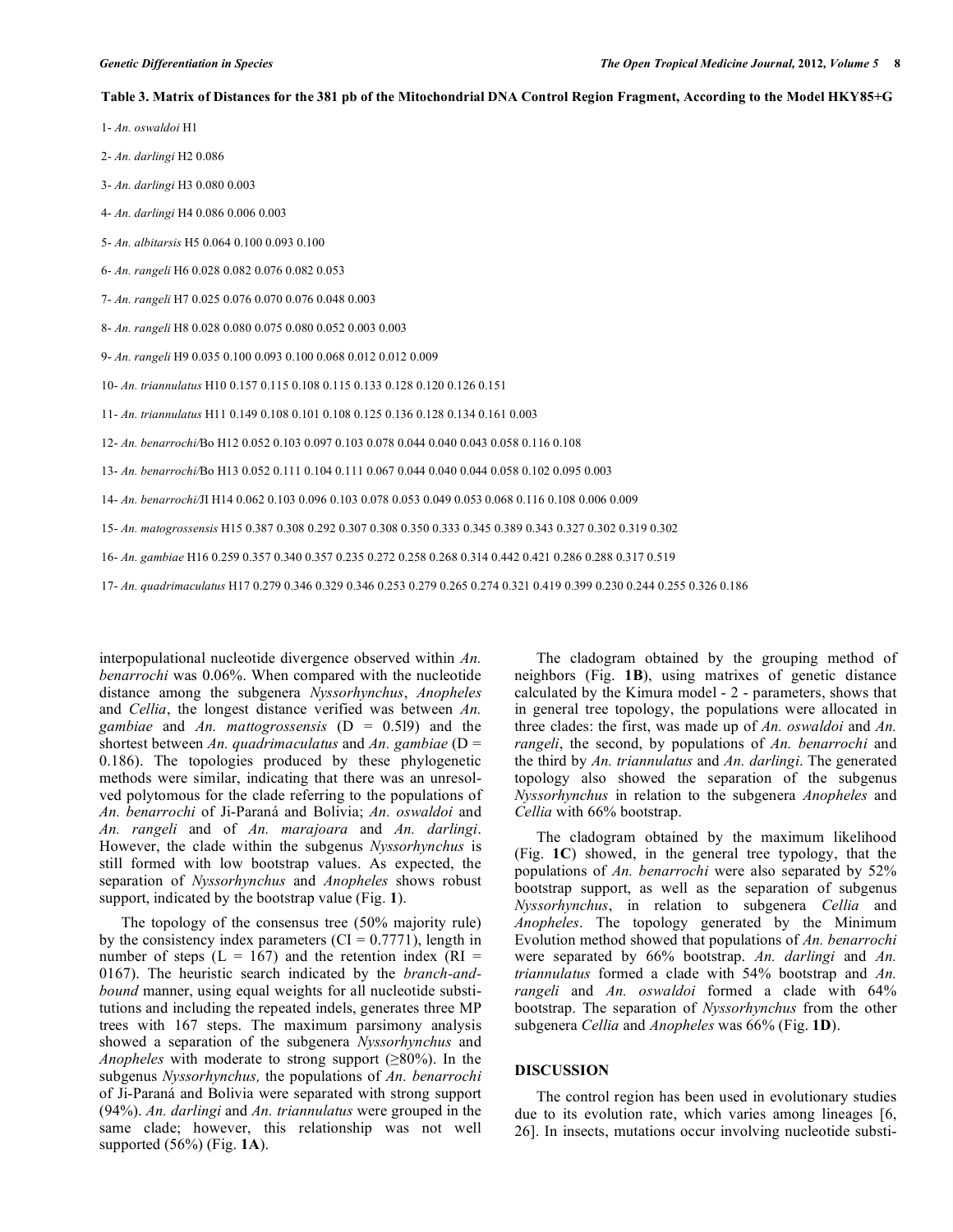

**Fig. (1).** Cladograms obtained by the Maximum-Parsimony (**A**), Neighbor-Joining (**B**), Maximum Likelihood (**C**), and Minimum Evolution (**D**), from nucleotide sequences of the control region, in the subgenus *Nyssorhynchus* species. The numbers are bootstrap values for 1000 replicates.

tutions, minor deletions/inversions and variations in the number of copies of repetition in tandem. Regarding the variability of the control region, it has been observed that variability is reduced in this group [27]. Thus, the data indicates that the control region in this group of mosquitos may evolve more slowly than other codification regions of the mitochondrial and nuclear DNA.

The elevated  $A+T$  rate (88.6%) determined for the subgenus *Nyssorhynchus* species reflects the greater polymorphism in the members of this subgenus. Moreno *et al.* reported that the nucleotide composition  $(A + T)$  of this region had shown variation [6], assuming a value of 78.1% in *An. darlingi*. Data obtained by Mitchell *et al.* [28] for *An. quadrimaculatus* populations of this subgenus show that the control region of the mitochondrial DNA constituted 94%  $A + T$ .

Concerning the size of the control region, literature data shows variations in the different taxons. In *An. gambiae* and *An. quadrimaculatus*, this region was 520 and 625 pb, respectively [6, 28, 29]. The small size of the fragment obtained in the *Anopheles* species of this work and presence of regions in *tandem*, may have contributed to inconsistent phylogenetic inferences. Such a hypothesis was raised by

Taylor *et al.* when they detected  $96\%$  A + T in fragments of 300 pb in butterfly species [30]. Meanwhile, such results may be used in polymorphism and population structure studies of *An. darlingi*, because of the high quantity of  $A + T$ [6].

The monophyletism of *Nyssorhynchus* presented low consistency across trees previously generated by methods based on characters: Maximum Parsimony (MP) and Neighbor Joining (NJ), with low bootstrap values. These results partially corroborate those observed by Krzywinski *et al.* [31, 32] using molecular characters. Within the subgenus *Nyssorhynchus*, the relations remain unclear, even though Sallum *et al.* [2, 33] confirmed the paraphyly of the *Argyritarsis* sections, which in this work are contained in *An. darlingi* and *An. marajoara*, and of the *Albimanus* section, where *An. benarrochi, An. rangeli, An. triannulatus* and *An. oswaldoi* are allocated.

Separation among members of the *Nyssorhynchus* subgenus and the *Cellia* and *Anopheles* subgenera, based on the mitochondrial DNA, was also verified by Sallum *et al.* [2] while studying the phylogeny of the *Anophelinae* subfamily. Very little evidence was verified concerning the molecular data, because of the elevated number of homoplasies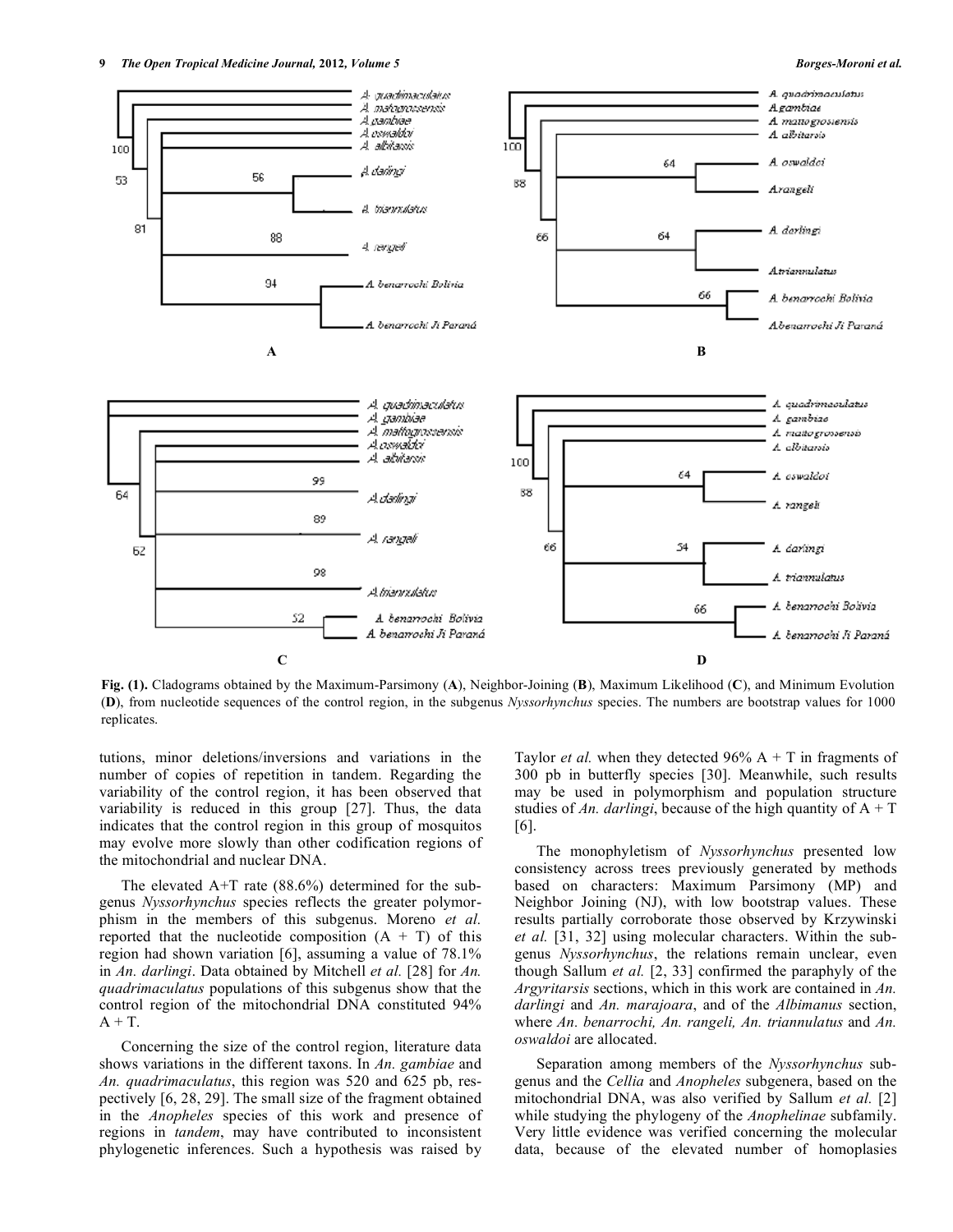presented by the species. Homoplasies were also observed in this work. Another study by Sallum *et al.* [33] also confirms the data observed in our study, in which we verified the low phylogenetic signal by analyzing the mitochondrial DNA. When studying the variation in mitochondrial DNA of *An. rangeli* and *An. trinkae*, Conn *et al.* detected a low phylogenetic signal, despite having observed the monophyletic origin of these species [34]. While studying members of the *Anopheles punctulatus* group using mitochondrial genomes, Beebe *et al.* observed little phylogenetic information [35].

Thus, the existence of so little phylogeny data that shows good phylogenetic signs in the *Nyssorhynchus* subgenus based on morphological, isoenzyme and DNA characters [36], allied with the almost total absence of fossil registers, has made studying the evolutional history and phylogenetic reconstruction in this subgenus difficult. Thus the data presented, based on the control region of mitochondrial DNA, is important to minimize the existing conflicts in the systematic of the group and seems promising for resolving questions relative to alpha taxonomy, beyond determining that the species studied is the result of a recent genetic divergence. However, its contribution is still minimal regarding stricter phylogenetic relations among members of the *Nyssorhynchus* subgenus. Similar information was reported by Foley *et al.* [37], who studied the phylogenetic relations and origin of the *Cellia* subgenus members based on the variation of sequences of the COII gene. They also found it difficult to resolve the phylogenetic relations of this subgenus. As for the *Anopheles* subgenus, its monophyletic group within the genus still remains obscure, due in part to the discordance among authors [2], even though Krzywinski *et al.* suggested the monophyly of the group [31, 32], which could corroborate data in our study.

The results generated by the distance matrix showed an elevated genetic divergence, separating the species in two large groups represented by the subgenera *Nyssorhynchus* and *Anopheles*, corroborating data obtained in several studies [2, 34, 38]. Considering the genetic distance for all species of the *Nyssorhynchus* subgenus, we verified that *An. rangeli* and *An. oswaldoi* were the most similar. *An. gambiae* and *An. mattogrossensis* presented an elevated genetic divergence in relation the species of the *Nyssorhynchus* subgenus. The four clusters formed by the genetic distance values are in agreement with Sallum *et al.* [33], who used molecular characters which form the group *An. darlingi* and *An. triannulatus* and separated these from *An. marajoara*. Meanwhile, previous results obtained by Sallum *et al.* [2] based only on morphological characters assigned the *An. marajoara* and *An. triannulatus* groups to the same clade, placing *An. darlingi* in a different clade.

In relation to *An. intermedius* and *An. mattogrossensis*, which were separated from the species of the *Nyssorhynchus* subgenus, these results partially corroborate data presented by Sallum *et al.* [33], on the basis of molecular characters.

The cladograms generated for the seven *Anopheles* species of the *Nyssorhynchus* and *Anopheles* subgenera are in partially agreement with cladograms of these and other anophelines species, based on morphological and molecular characters [33, 39]. In general, the anophelines present an evolution with low morphological differentiation, but frequently possess genetic, physiological and chromosomic differences [40] that permit their characterization, serving as a diagnostic tool for identifying cryptic species that are very common in these groups of mosquitoes.

### **CONCLUSION**

This data showed ample interspecific nucleotide variation, with low nucleotide divergence. The cladogram separated the species of the subgenus *Nyssorhynchus* and those of the subgenera *Cellia* and *Anopheles*. The region control data did not show strong phylogenetic support, which is necessary for using more conservative genes for greater inference concerning the phylogeny of species of the subgenus *Nyssorhynchus.*

### **CONFLICT OF INTEREST**

The authors declare that there are no conflicts of interest.

### **ACKNOWLEDGEMENTS**

The authors are grateful to the technicians of the Laboratory of Malaria and Dengue Vectors/INPA for identifying and collecting the mosquitoes and we thank Dr. Iracilda Sampaio and Dr. Horacio Schneider for assistance in sequences of DNA samples at the Laboratory of Genetics and Molecular Biology / Bragança / UFPA.

## **FINANCIAL SUPPORT**

North Project of Research and Post-Graduate Studies, Institutional Research Project 3680 and National Council of Scientific and Technological Development (CNPq), and PIATAM, FAPEAM.

# **REFERENCES**

- [1] Harbach RE. Review of internal classification of the genus *Anopheles* (Diptera: Culicidae): the foundation for comparative systematics and phylogenetic research. Bull Entomol 1994; 84: 331-42.
- [2] Sallum MAM, Schultz TR, Wilkerson RC. Phylogeny of Anophelinae (Diptera: Culicidae) based on morphological characters. Ann Entomol Soc Am 2000; 93: 745-75.
- [3] Bourke BP, Nagaki SS, Bergo ES, Cardoso JC, Sallum MAM. Molecular phylogeny of the Myzorhynchella Section of *Anopheles* (*Nyssorhynchus*) (Diptera: Culicidae): genetic support for recently described and resurrected species. Mem Inst Oswaldo Cruz 2011; 106: 705-15.
- [4] Tabachnick WJ, Black WC. Making a case for molecular population genetics: studies of arthropod vectors. Parasitol Today 1995; 11: 27-9.
- [5] Avise JC, Helfman GS, Saunders NC, Stanton LH. Mitochondrial DNA differentiation in North Atlantic eels: Population genetic consequences of an unusual life history pattern. Proc Natl Acad Sci USA 1986; 83: 4350-4.
- [6] Moreno M, Marinotti O, Krzwinski J, Tadei WP, James AA, Achee NL, *et al*. Complete mtDNA genomes of *Anopheles darlingi* and an approach to anopheline divergence time. Malaria J 2010; 9: 1-13.
- [7] Bourke BP, Foster PG, Bergo ES, Calado DC, Sallum MAM. Phylogenetic relationships among species of *Anopheles* (*Nyssorhynchus*) (Diptera, Culicidae) based on nuclear and mitochondrial gene sequences. Acta Tropica 2010; 114: 88-96.
- [8] Chen B, Pedro PM, Harbach RE, Somboon P, Walton C, Butlin RK. Mitochondrial DNA variation in the malaria vector *Anopheles minimus* across China, Thailand and Vietnam: evolutionary